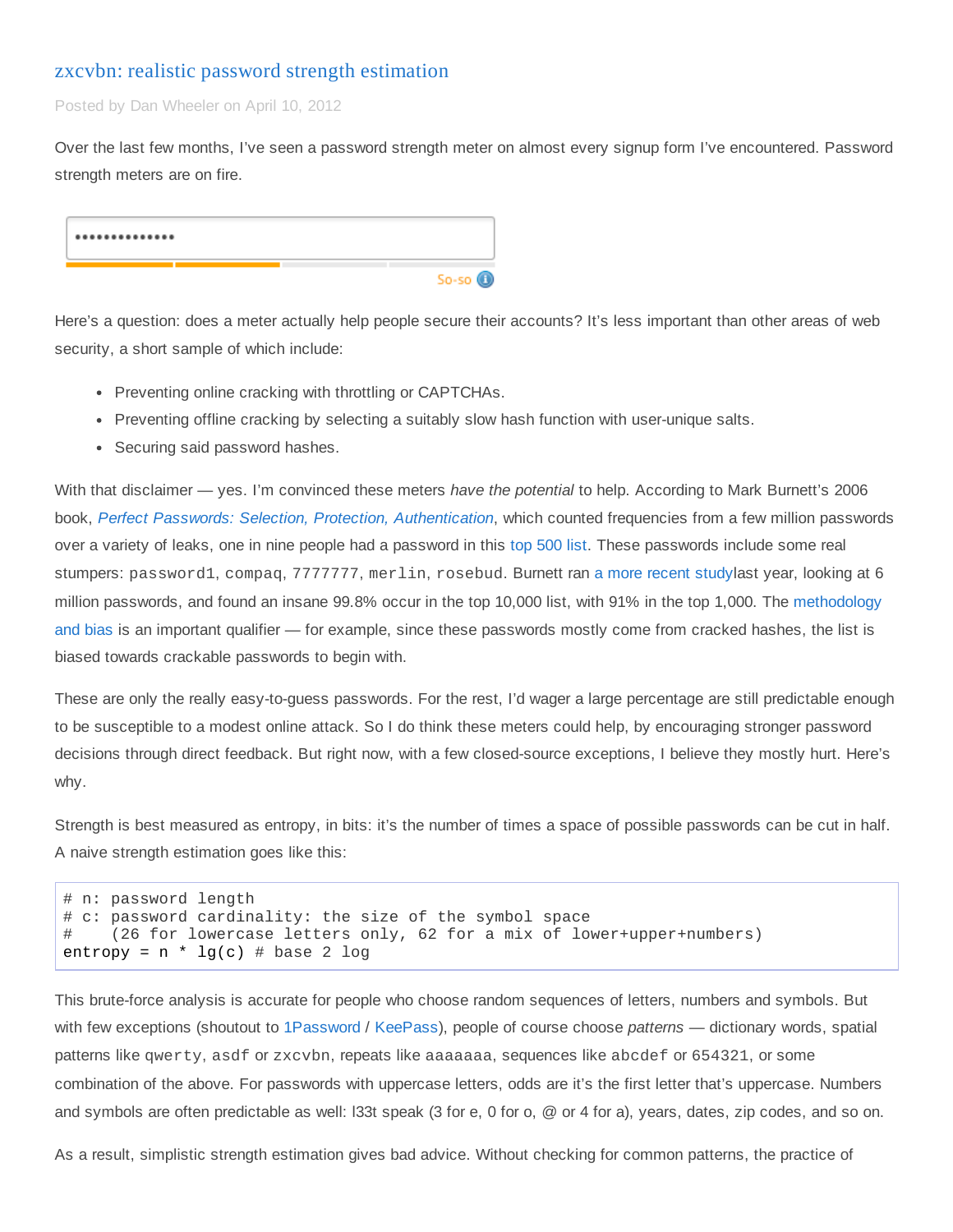encouraging numbers and symbols means encouraging passwords that might only be slightly harder for a computer to crack, and yet frustratingly harder for a human to remember. xkcd nailed it:



EVERYONE TO USE PASSWORDS THAT ARE HARD FOR HUMANS TO REMEMBER, BUT EASY FOR COMPUTERS TO GUESS.

As an independent Dropbox [hackweek](https://techcrunch.com/2012/03/26/a-peek-inside-dropboxs-company-wide-hack-week-at-its-big-new-sf-offices/) project, I thought it'd be fun to build an open source estimator that catches common patterns, and as a corollary, doesn't penalize sufficiently complex passphrases like[correcthorsebatterystaple](https://dl.dropbox.com/u/209/zxcvbn/test/index.html). It's now live on [dropbox.com/register](https://www.dropbox.com/register) and [available](https://github.com/lowe/zxcvbn) for use on github. Try the demo to experiment and see several example estimations.

The table below compares zxcvbn to other meters. The point isn't to dismiss the others — password policy is highly subjective — rather, it's to give a better picture of how zxcvbn is different.

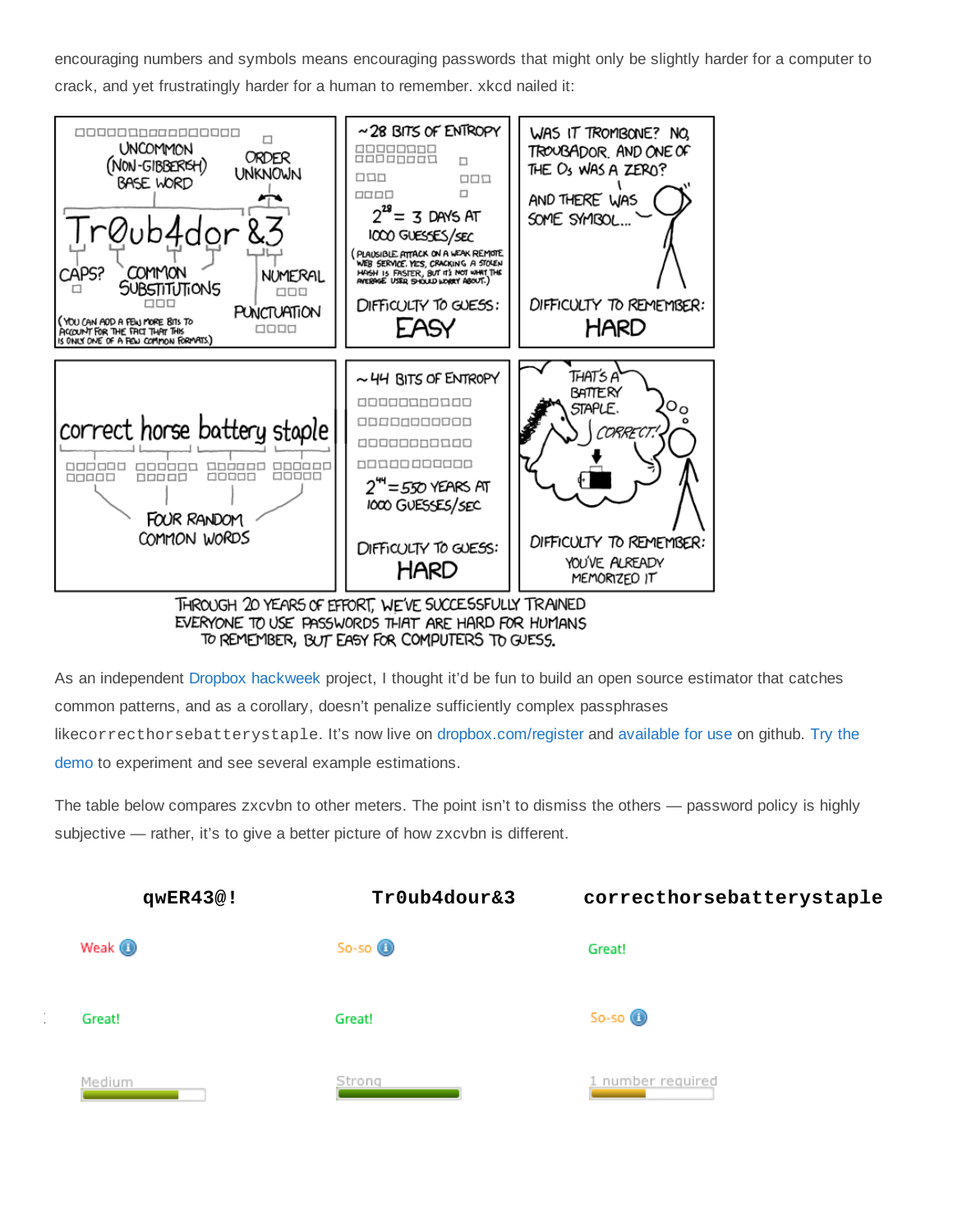| (password not allowed)        | (password not allowed)        | (password not allowed)  |
|-------------------------------|-------------------------------|-------------------------|
| √ Password is perfect!        | √ Password is perfect!        | √ Password is perfect!  |
| Weak                          | Strong                        | Weak                    |
| Strong                        | Strong                        | (password not allowed)  |
| <br>Password strength: Strong | <br>Password strength: Strong | Password strength: Weak |
| Very strong                   | Very strong<br>a sa t         | Weak                    |
| Strong                        | Strong                        | Good                    |

A few notes:

**Facebook**

- I took these screenshots on April 3rd, 2012. I needed to crop the bar from the gmail signup form to make it fit in the table, making the difference in relative width more pronounced than on the form [itself](https://accounts.google.com/SignUp?service=mail).
- zxcvbn considers correcthorsebatterystaple the strongest password of the 3. The rest either consider it the weakest or disallow it. (Twitter gives about the same score for each, but if you squint, the scores are slightly different.)
- zxcvbn considers qwER43@! weak because it's a short QWERTY pattern. It adds extra entropy for each turn and shifted character.
- The PayPal meter considers gwER43@! weak but aaAA11!! strong. Speculation, but that might be because it detects spatial patterns too.
- Bank of America doesn't allow passwords over 20 characters, disallowing correcthorsebatterystaple. Passwords can contain some symbols, but not & or !, disallowing the other two passwords. eBay doesn't allow passwords over 20 characters either.
- Few of these meters appear to use the naive estimation I opened with; otherwisecorrecthorsebatterystaplewould have a high rating from its long length. Dropbox used to add points for each unique lowercase letter, uppercase letter, number, and symbol, up to a certain cap for each group. This mostly has the same only-works-for-brute-force problem, although it also checked against a common passwords dictionary. I don't know the details behind the other meters, but a scoring [checklist](http://www.passwordmeter.com/)is another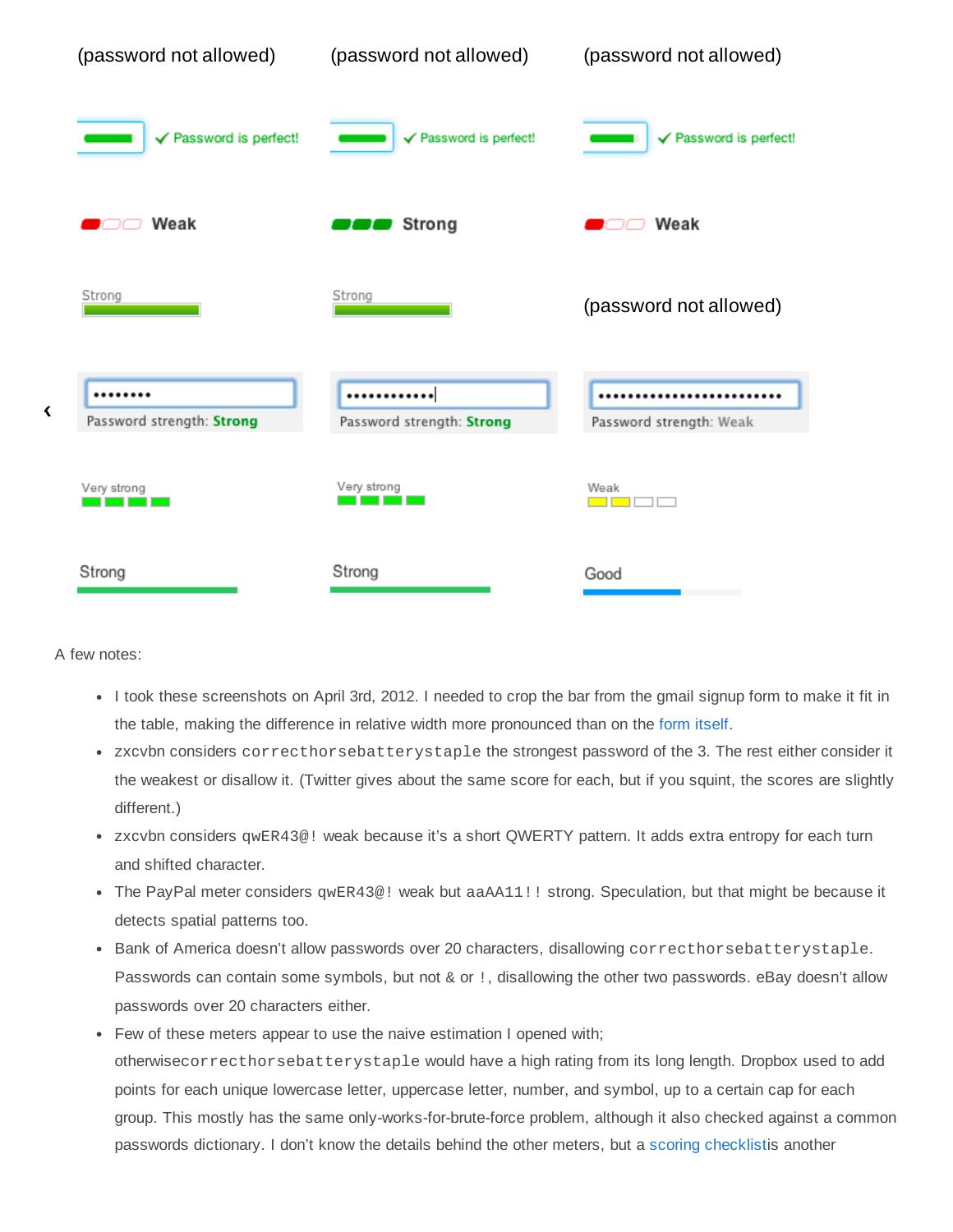common approach (which also doesn't check for many patterns).

I picked *Troubadour* to be the base word of the second column, not *Troubador* as occurs in xkcd, which is an uncommon spelling.

# Installation

zxcvbn has no dependencies and works on ie7+/opera/ff/safari/chrome. The best way to add it to your registration page is:

```
<script type="text/javascript" src="zxcvbn-async.js">
</script>
```
zxcvbn-async.js is a measly 350 bytes. On window.load, after your page loads and renders, it'll loadzxcvbn.js, a fat 680k (320k gzipped), most of which is a dictionary. I haven't found the script size to be an issue; since a password is usually not the first thing a user enters on a signup form, there's plenty of time to load. Here's a [comprehensive](http://friendlybit.com/js/lazy-loading-asyncronous-javascript/) rundown of crossbrowser asynchronous script loading.

zxcvbn adds a single function to the global namespace:

#### zxcvbn(password, user\_inputs)

It takes one required argument, a password, and returns a result object. The result includes a few properties:

```
result.entropy # bits
result.crack_time # estimation of actual crack time, in seconds.
result.crack_time_display # same crack time, as a friendlier string:
                        # "instant", "6 minutes", "centuries", etc.
result.score \# 0, 1, 2, 3 or 4 if crack time is less than
                        # 10**2, 10**4, 10**6, 10**8, Infinity.
                        # (helpful for implementing a strength bar.)
result.match_sequence # the detected patterns used to calculate entropy.
result.calculation_time # how long it took to calculate an answer,
                        # in milliseconds. usually only a few ms.
```
The optional user\_inputs argument is an array of strings that zxcvbn will add to its internal dictionary. This can be whatever list of strings you like, but it's meant for user inputs from other fields of the form, like name and email. That way a password that includes the user's personal info can be heavily penalized. This list is also good for site-specific vocabulary. For example, ours includes dropbox.

zxcvbn is written in CoffeeScript. zxcvbn. js and zxcvbn-async. js are unreadably [closure](https://developers.google.com/closure/compiler/)-compiled, but if you'd like to extend zxcvbn and send me a pull request, the [README](https://github.com/lowe/zxcvbn#readme) has development setup info.

The rest of this post details zxcvbn's design.

## The model

zxcvbn consists of three stages: match, score, then search.

• match enumerates all the (possibly overlapping) patterns it can detect. Currently zxcvbn matches against several dictionaries (English words, names and surnames, Burnett's 10,000 common passwords), spatial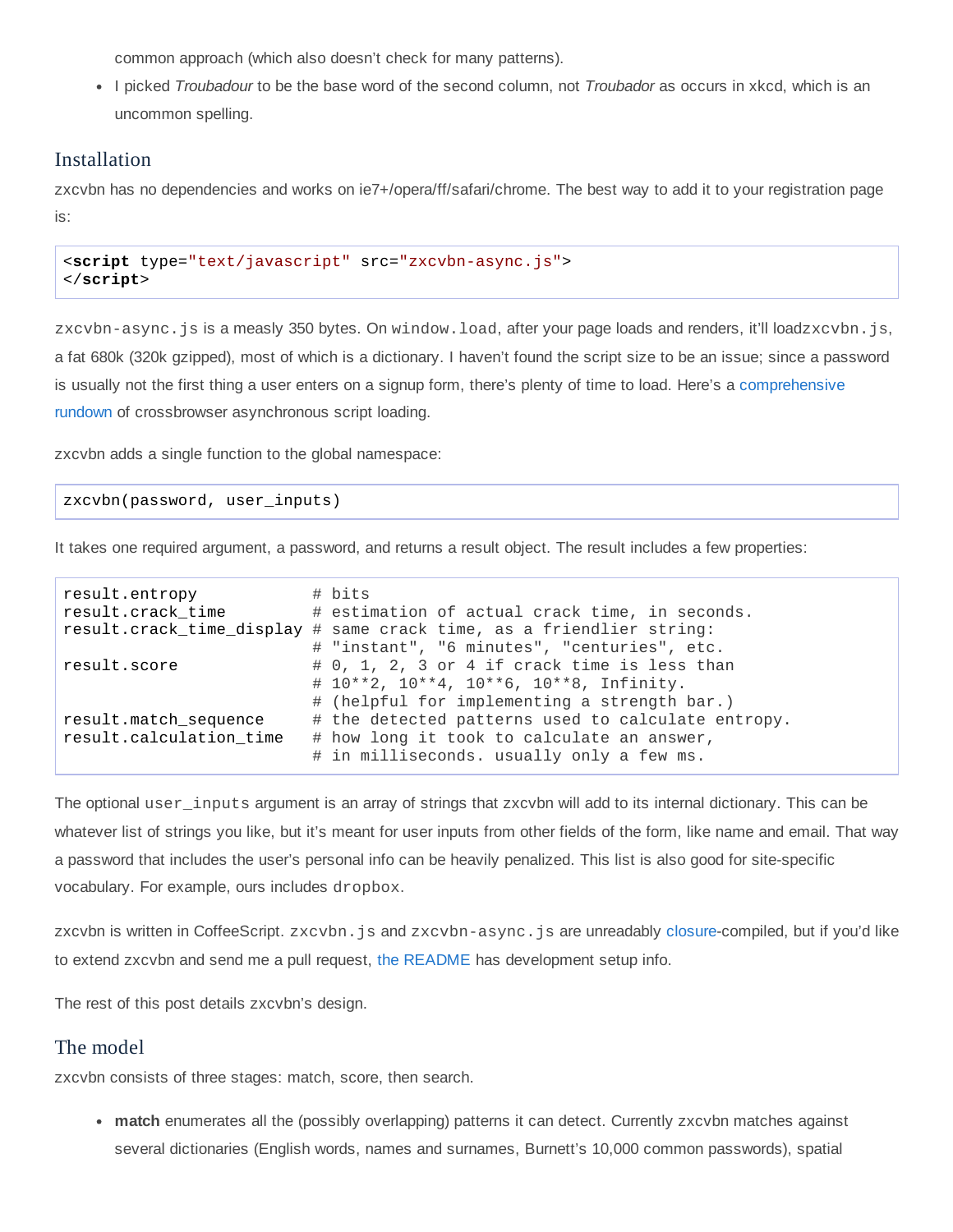keyboard patterns (QWERTY, Dvorak, and keypad patterns), repeats (aaa), sequences (123,gfedcba), years from 1900 to 2019, and dates (3-13-1997, 13.3.1997, 1331997). For all dictionaries, match recognizes uppercasing and common l33t substitutions.

**score** calculates an entropy for each matched pattern, independent of the rest of the password, assuming the attacker knows the pattern. A simple example: rrrrr. In this case, the attacker needs to iterate over all repeats from length 1 to 5 that start with a lowercase letter:

entropy =  $\lg(26*5)$  # about 7 bits

**search** is where Occam's razor comes in. Given the full set of possibly overlapping matches, search finds the simplest (lowest entropy) non-overlapping sequence. For example, if the password is damnation, that could be analyzed as two words, damand nation, or as one. It's important that it be analyzed as one, because an attacker trying dictionary words will crack it as one word long before two. (As an aside, overlapping patterns are also the primary agent behind accidentally tragic domain name registrations, like childrenslaughter.com but without the hyphen.)

Search is the crux of the model. I'll start there and work backwards.

#### Minimum entropy search

zxcvbn calculates a password's entropy to be the sum of its constituent patterns. Any gaps between matched patterns are treated as brute-force "patterns" that also contribute to the total entropy. For example:

```
entropy("stockwell4$eR123698745") == surname entropy("stockwell") +
                                     bruteforce_entropy("4$eR") +
                                     keypad_entropy("123698745")
```
That a password's entropy is the sum of its parts is a big assumption. However, it's a conservative assumption. By disregarding the "configuration entropy" — the entropy from the number and arrangement of the pieces — zxcvbn is purposely underestimating, by giving a password's structure away for free: It assumes attackers already know the structure (for example, *surname-bruteforce-keypad*), and from there, it calculates how many guesses they'd need to iterate through. This is a significant underestimation for complex structures.

Consideringcorrecthorsebatterystaple, *wordwordwordword*, an attacker running a program like [L0phtCrack](http://www.l0phtcrack.com/) or John the [Ripper](http://www.openwall.com/john/) would typically try many simpler structures first, such as *word*, *word-number*, or *wordword*, before reaching *wordwordwordword*. I'm OK with this for three reasons:

- It's difficult to formulate a sound model for structural entropy; statistically, I don't happen to know what structures people choose most, so I'd rather do the safe thing and underestimate.
- For a complex structure, the sum of the pieces alone is often sufficient to give an "excellent" rating. For example, even knowing the *word-word-word-word* structure of correcthorsebatterystaple, an attacker would need to spend centuries cracking it.
- Most people *don't* have complex password structures. Disregarding structure only underestimates by a few bits in the common case.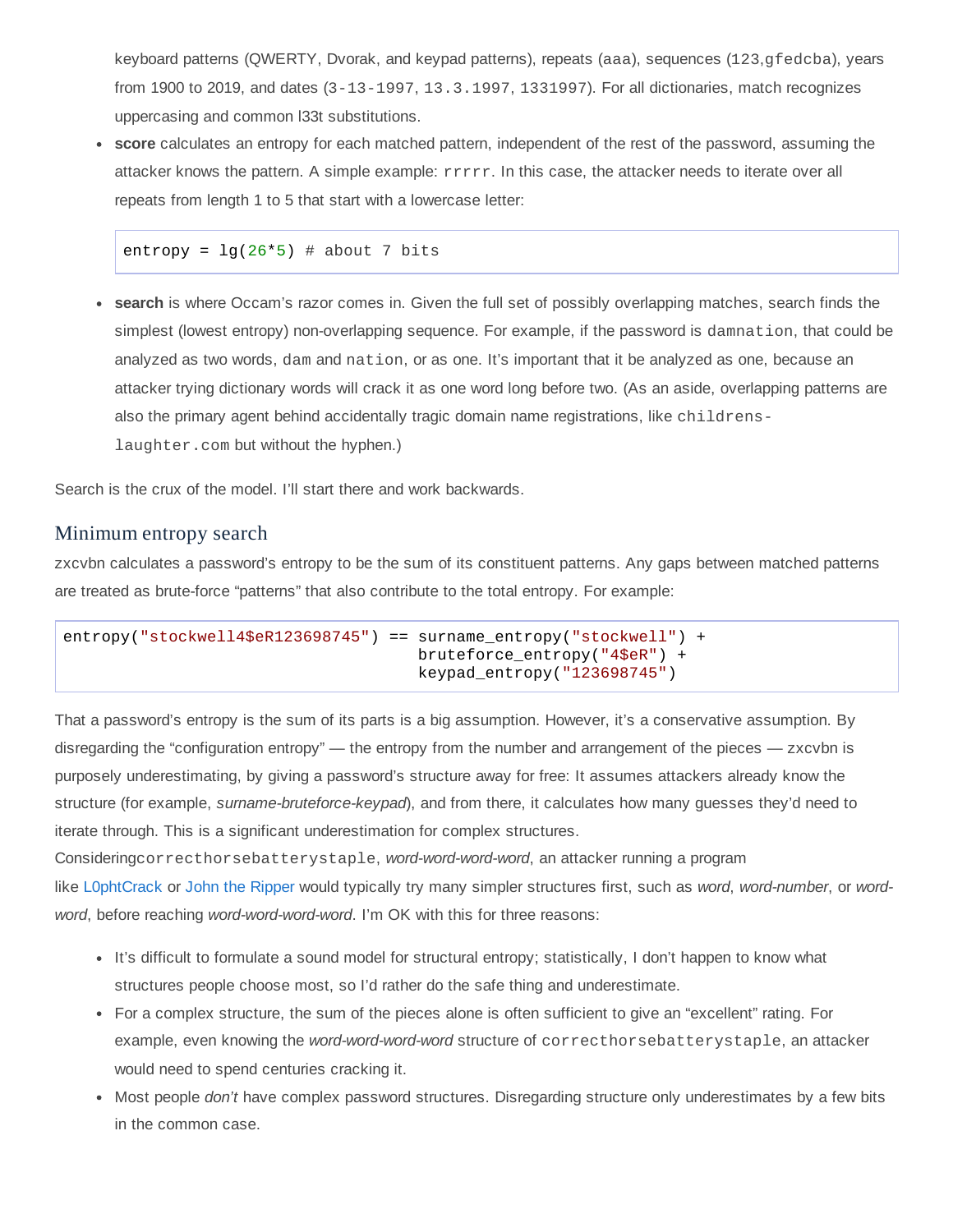With this assumption out of the way, here's an efficient dynamic programming algorithm in CoffeeScript for finding the minimum non-overlapping match sequence. It runs in *O(n⋅m)* time for a length-*n* password with *m*(possibly overlapping) candidate matches.

```
# matches: the password's full array of candidate matches.
# each match has a start index (match.i) and an end index (match.j) into
# the password, inclusive.
minimum_entropy_match_sequence = (password, matches) >
  # e.g. 26 for lowercase-only
 bruteforce_cardinality = calc_bruteforce_cardinality password
  up\_to\_k = [] # minimum entropy up to k.
  backpointers = \begin{bmatrix} 1 & # & \text{for the optimal sequence of matches up to k,} \end{bmatrix}# holds the final match (match.j == k).
                    # null means the sequence ends w/ a brute-force char
  for k in [0...password.length]
    # starting scenario to try to beat:
    # adding a brute-force character to the minimum entropy sequence at k-1.
    up_to_k[k] = (up_to_k[k-1] or 0) + lg bruteforce_cardinalitybackground = null
    for match in matches when match.j == k
      [i, i] = [match.i, match.i]# see if minimum entropy up to i-1 + entropy of this match is less
      # than the current minimum at j.
      candidate_entropy = (up_to_k[i-1] or \theta) + calc_entropy(match)
      if candidate_entropy < up_to_k[j]
        up_to_k[i] = candidate</u>background = match
  # walk backwards and decode the best sequence
 match\_sequence = []k = password. length - 1
 while k >= 0
   match = backpointers[k]if match
      match_sequence.push match
      k = match.i - 1else
      k = 1match_sequence.reverse()
  # fill in the blanks between pattern matches with bruteforce "matches"
  # that way the match sequence fully covers the password:
  # match1.j == match2.i - 1 for every adjacent match1, match2.
 make_bruteforce_match = (i, j) >
    pattern: 'bruteforce'
    i: i
    j: j
    token: password[i..j]
    entropy: lg Math.pow(bruteforce_cardinality, j - i + 1)
    cardinality: bruteforce_cardinality
  k = 0match sequence copy = []
  for match in match_sequence # fill gaps in the middle
    [i, j] = [match.i, match.j]if i  k > 0
      match\_sequence\_copy.push make_bruteforce_match(k, i - 1)k = j + 1match_sequence_copy.push match
  if k < password.length # fill gap at the end
    match_sequence_copy.push make_bruteforce_match(k, password.length -1)
```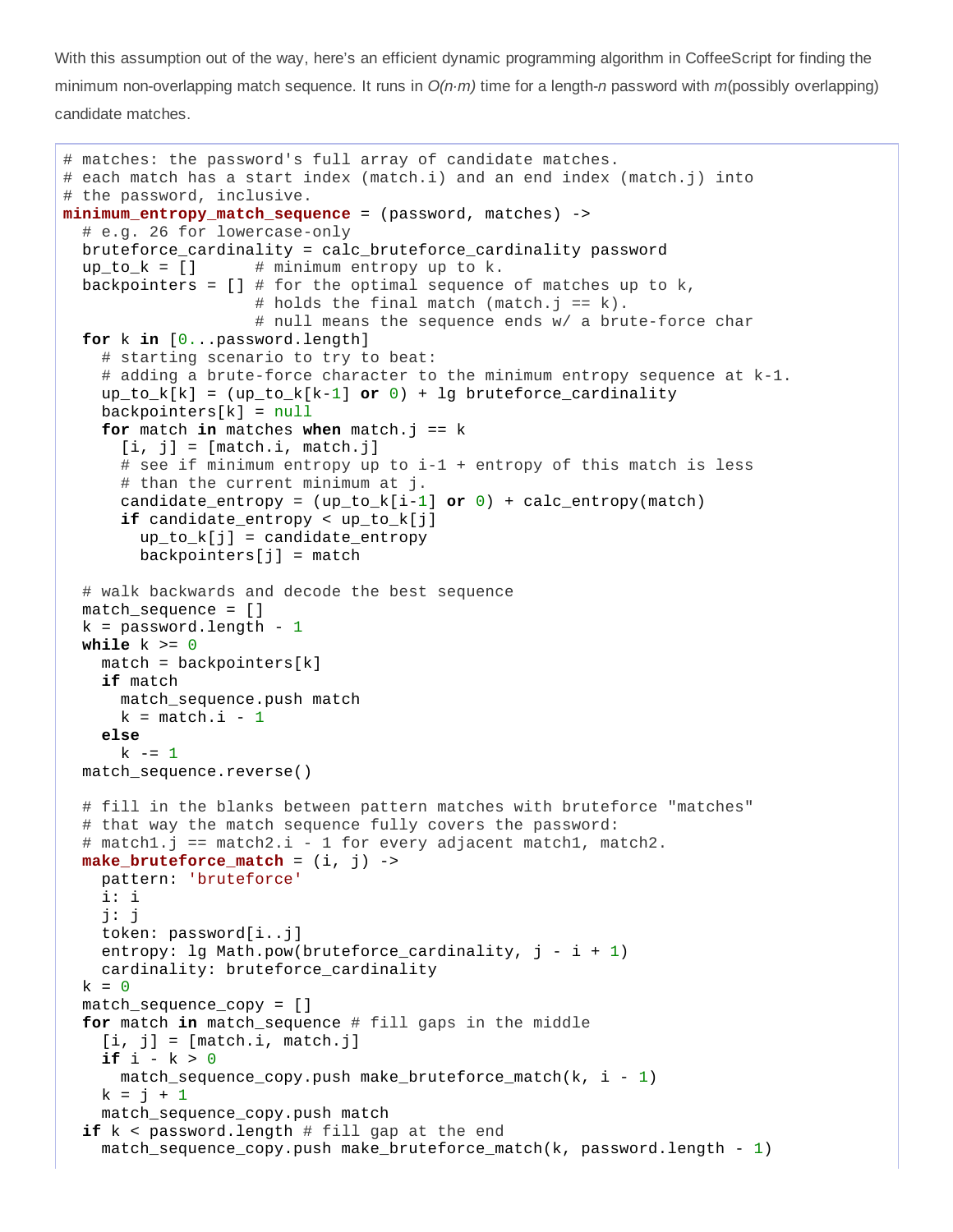match\_sequence = match\_sequence\_copy

# or 0 corner case is for an empty password ''  $min\_entropy = up\_to\_k[password.length - 1]$  or  $\Theta$ crack\_time = entropy\_to\_crack\_time min\_entropy # final result object password: password entropy: round\_to\_x\_digits min\_entropy, 3 match\_sequence: match\_sequence crack time: round to x digits crack time, 3 crack\_time\_display: display\_time crack\_time score: crack\_time\_to\_score crack\_time

backpointers[j] holds the match in this sequence that ends at password position j, or null if the sequence doesn't include such a match. Typical of dynamic programming, constructing the optimal sequence requires starting at the end and working backwards.

Especially because this is running browserside as the user types, efficiency does matter. To get something up and running I started with the simpler  $O(2^m)$  approach of calculating the sum for every possible non-overlapping subset, and it slowed down quickly. Currently all together, zxcvbn takes no more than a few milliseconds for most passwords. To give a rough ballpark: running Chrome on a 2.4 GHz Intel Xeon, correcthorsebatterystapletook about 3ms on average. coRrecth0rseba++ery9/23/2007staple\$took about 12ms on average.

#### Threat model: entropy to crack time

Entropy isn't intuitive: How do I know if 28 bits is strong or weak? In other words, how should I go from entropy to actual estimated crack time? This requires more assumptions in the form of a threat model. Let's assume:

- Passwords are stored as salted hashes, with a different random salt per user, making [rainbow](http://en.wikipedia.org/wiki/Rainbow_table) attacksinfeasible.
- An attacker manages to steal every hash and salt. The attacker is now guessing passwords offline at max rate.
- The attacker has several CPUs at their disposal.

Here's some back-of-the-envelope numbers:

```
# for a hash function like bcrypt/scrypt/PBKDF2, 10ms is a safe lower bound
# for one guess. usually a guess would take longer -- this assumes fast
# hardware and a small work factor. adjust for your site accordingly if you
# use another hash function, possibly by several orders of magnitude!
SINGLE_GUESS = .010 # seconds
NUM_ATTACKERS = 100 # number of cores guessing in parallel.
SECONDS_PER_GUESS = SINGLE_GUESS / NUM_ATTACKERS
entropy_to_crack_time = (entropy) ->
  .5 * Math.pow(2, entropy) * SECONDS_PER_GUESS
```
I added a .5 term because we're measuring the average crack time, not the time to try the full space.

This math is perhaps overly safe. Large-scale hash theft is a rare catastrophe, and unless you're being specifically targeted, it's unlikely an attacker would dedicate 100 cores to your single password. Normally an attacker has to guess online and deal with network latency, throttling, and CAPTCHAs.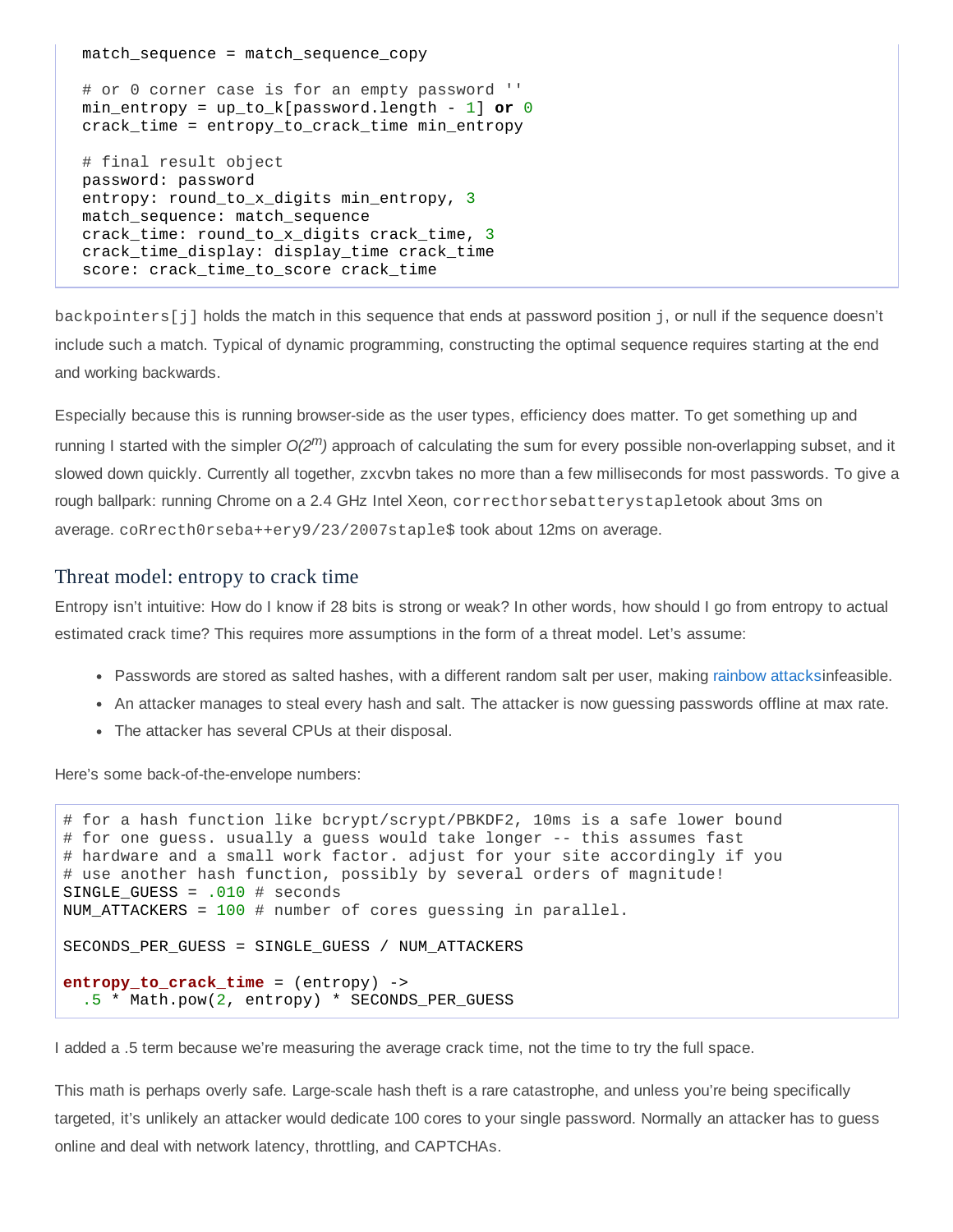## Entropy calculation

Up next is how zxcvbn calculates the entropy of each constituent pattern. calc\_entropy() is the entry point. It's a simple dispatch:

 $calc\_entropy = (match)$  -> **return** match.entropy **if** match.entropy? entropy\_func = **switch** match.pattern when 'repeat' then repeat\_entropy<br>when 'sequence' then sequence\_entro when 'sequence' then sequence\_entropy<br>when 'digits' then digits\_entropy then digits\_entropy when 'year' then year\_entropy<br>when 'date' then date\_entropy **when** 'date' then date\_entropy **when** 'spatial' then spatial\_entropy **when** 'dictionary' then dictionary\_entropy match.entropy = entropy\_func match

I gave an outline earlier for how repeat\_entropyworks. You can see the full [scoring](https://github.com/lowe/zxcvbn/blob/master/scoring.coffee) code on github, but I'll describe two other scoring functions here to give a taste: spatial\_entropyand dictionary\_entropy.

Consider the spatial pattern qwertyhnm. It starts at q, its length is 9, and it has 3 turns: the initial turn moving right, then down-right, then right. To parameterize:

```
s # number of possible starting characters.
 # 47 for QWERTY/Dvorak, 15 for pc keypad, 16 for mac keypad.
L # password length. L \geq 2
t # number of turns. t \leq L - 1# for example, a length-3 password can have at most 2 turns, like "qaw".
d # average "degree" of each key - the number of adjacent keys.
 # about 4.6 for QWERTY/Dvorak. (g has 6 neighbors, tilda only has 1.)
```
The space of total possibilities is then all possible spatial patterns of length L or less with t turns or less:

 $L$  mint.i- $\sum_{i=0}^{L}\sum_{i=1}^{\min i,i-1}{i-1 \choose j-1}sd^j$ 

 $(i - 1)$  *choose*  $(j - 1)$  counts the possible configurations of turn points for a length-*i* spatial pattern with *j* turns. The -1 is added to both terms because the first turn always occurs on the first letter. At each of *j* turns, there's *d*possible directions to go, for a total of *d<sup>i</sup>* possibilities per configuration. An attacker would need to try each starting character too, hence the *s*. This math is only a rough approximation. For example, many of the alternatives counted in the equation aren't actually possible on a keyboard: for a length-5 pattern with 1 turn, "start at q moving left" gets counted, but isn't actually possible.

CoffeeScript allows natural expression of the above:

```
lg = (n) -> Math.log(n) / Math.log(2)
nPk = (n, k) ->
 return 0 if k > n
  result = 1result * = m for m in [n-k+1..n]
```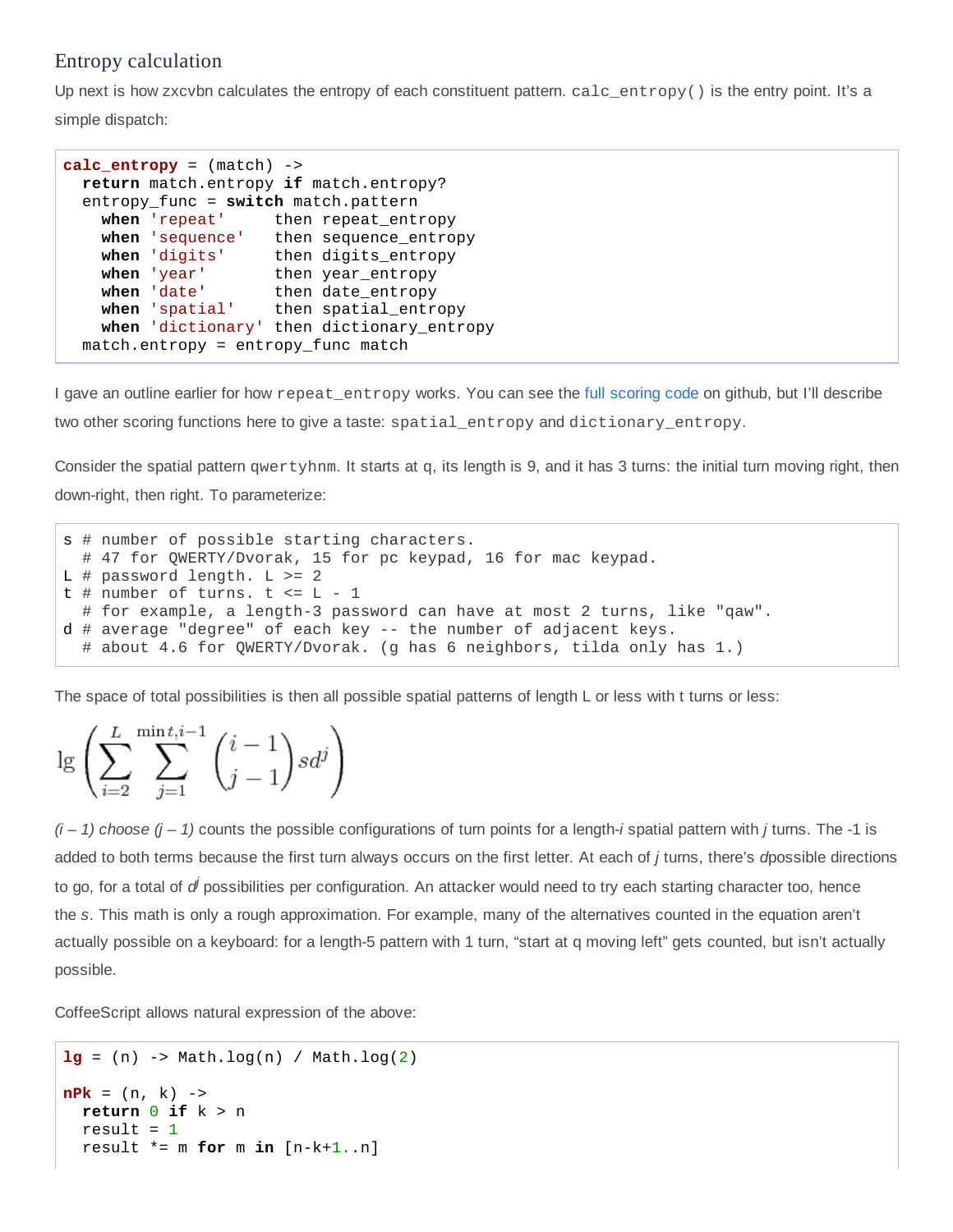```
result
```

```
nCK = (n, k) ->
  return 1 if k == 0k_fact = 1k_{r} fact * = m for m in [1..k]nPk(n, k) / k_fact
spatial</u> <sub>entropy</sub> = (match) -&gt;</sub>
  if match.graph in ['qwerty', 'dvorak']
    s = KEYBOARD_STARTING_POSITIONS
    d = KEYBOARD_AVERAGE_DEGREE
  else
    s = KEYPAD_STARTING_POSITIONS
    d = KEYPAD_AVERAGE_DEGREE
  possibilities = \thetaL = match.token.Lenqtht = match.turns# estimate num patterns w/ length L or less and t turns or less.
  for i in [2..L]
    possible_turns = Math.min(t, i - 1)
    for j in [1..possible_turns]
      possibilities += nCk(i - 1, j - 1) * s * Math.pow(d, j)
  entropy = lg possibilities
  # add extra entropy for shifted keys. (% instead of 5, A instead of a.)
  # math is similar to extra entropy from uppercase letters in dictionary
  # matches, see the next snippet below.
  if match.shifted_count
    S = match.shifted_count
    U = match.token.length - match.shifted_count # unshifted count
    possibilities = \thetapossibilities += nCk(S + U, i) for i in [0..Math.min(S, U)]
    entropy += lg possibilities
  entropy
```
On to dictionary entropy:

```
dictionary_entropy = (match) ->
 entropy = 1g match.rank
 entropy += extra_uppercasing_entropy match
 entropy += extra_l33t_entropy match
 entropy
```
The first line is the most important: The match has an associated **frequency rank**, where words like *the* and *good*have low rank, and words like *photojournalist* and *maelstrom* have high rank. This lets zxcvbn scale the calculation to an appropriate dictionary size on the fly, because if a password contains only common words, a cracker can succeed with a smaller dictionary. This is one reason why xkcd and zxcvbn slightly disagree on entropy

for correcthorsebatterystaple (45.2 bits vs 44). The xkcd example used a fixed dictionary size of 2 $^{11}$ (about 2k words), whereas zxcvbn is adaptive. Adaptive sizing is also the reason zxcvbn. js includes entire dictionaries instead of a spaceefficient [Bloom](http://en.wikipedia.org/wiki/Bloom_filter) filter — rank is needed in addition to a membership test.

I'll explain how frequency ranks are derived in the data section at the end. Uppercasing entropy looks like this:

```
extra_uppercase_entropy = (match) ->
 word = match.token
  return 0 if word.match ALL_LOWER
```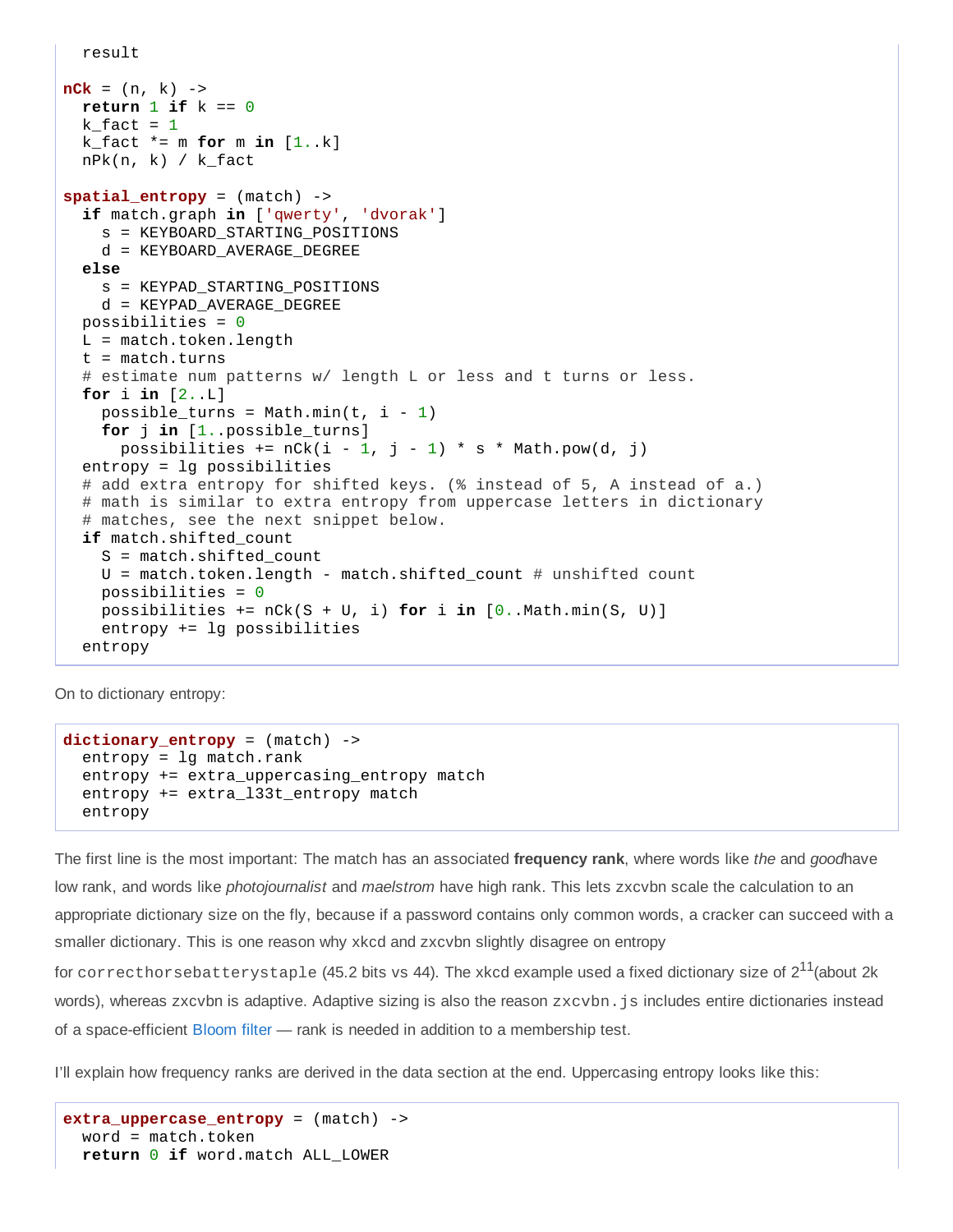```
# a capitalized word is the most common capitalization scheme,
# so it only doubles the search space (uncapitalized + capitalized):
# 1 extra bit of entropy.
# allcaps and end-capitalized are common enough too,
# underestimate as 1 extra bit to be safe.
for regex in [START_UPPER, END_UPPER, ALL_UPPER]
  return 1 if word.match regex
# otherwise calculate the number of ways to capitalize
# U+L uppercase+lowercase letters with U uppercase letters or less.
# or, if there's more uppercase than lower (for e.g. PASSwORD), the number
# of ways to lowercase U+L letters with L lowercase letters or less.
U = (chr for chr in word.split('') when chr.match /[A-Z]/).length
L = (chr for chr in word.split('') when chr.match / [a-z]/). length
possibilities = \thetapossibilities += nCk(U + L, i) for i in [0..Math.min(U, L)]lg possibilities
```
So, 1 extra bit for first-letter-uppercase and other common capitalizations. If the uppercasing doesn't fit these common molds, it adds:



The math for l33t substitution is similar, but with variables that count substituted and unsubstituted characters instead of uppers and lowers.

## Pattern matching

So far I covered pattern entropy, but not how zxcvbn finds patterns in the first place. Dictionary match is straightforward: check every substring of the password to see if it's in the dictionary:

```
dictionary_match = (password, ranked_dict) >
  result = \lceil]
  len = password.length
  password_lower = password.toLowerCase()
  for i in [0...len]
    for j in [i...len]
      if password_lower[i..j] of ranked_dict
        word = password\_lower[i..j]rank = ranked_dict[word]result.push(
          pattern: 'dictionary'
          i: i
          j: j
          token: password[i..j]
          matched_word: word
          rank: rank
        )
  result
```
ranked dict maps from a word to its frequency rank. It's like an array of words, ordered by high-frequency-first, but with index and value flipped. I33t substitutions are detected in a separate matcher that usesdictionary\_match as a primitive. Spatial patterns like bvcxz are matched with an adjacency graph approach that counts turns and shifts along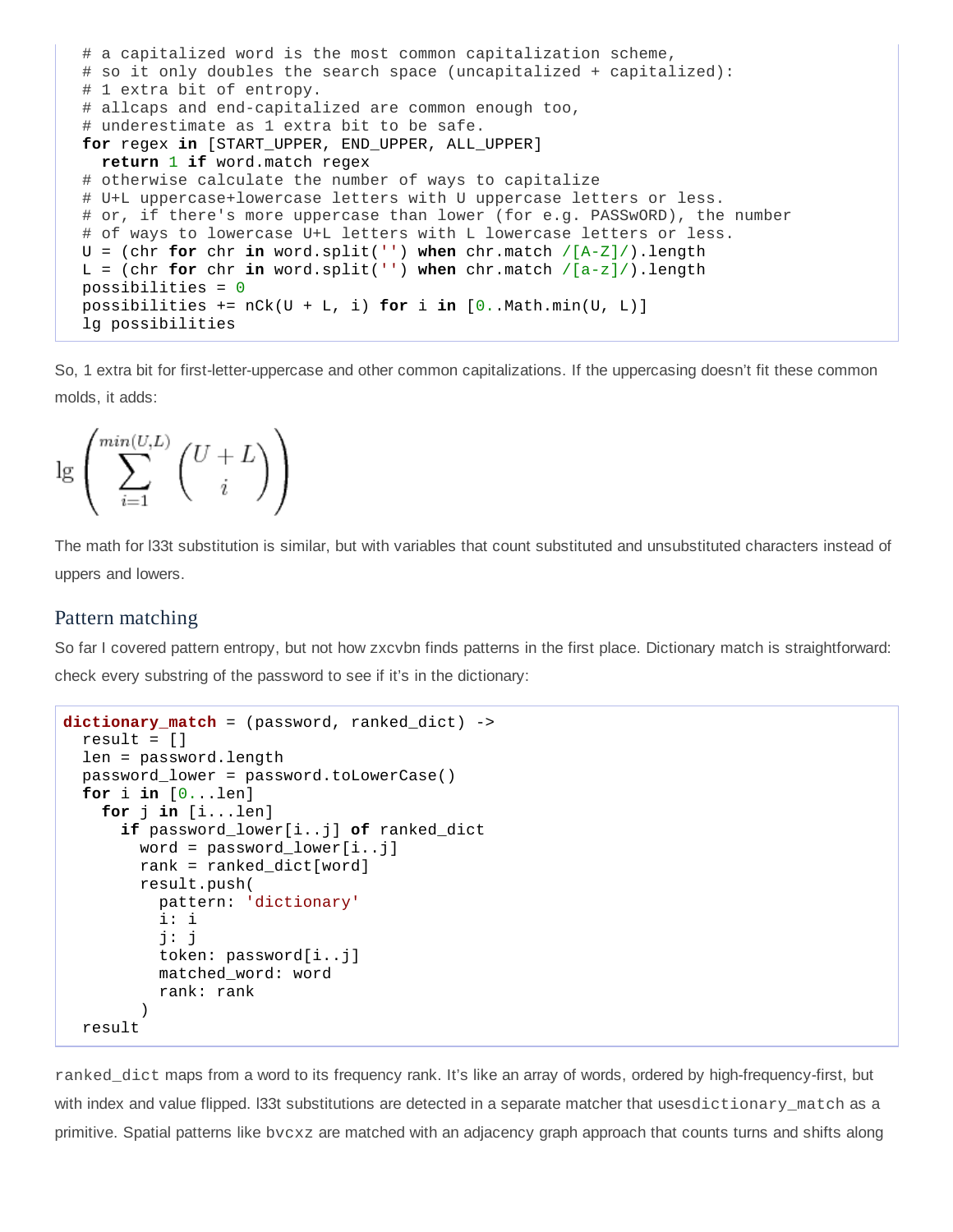the way. Dates and years are matched with regexes. Hit [matching.coffee](https://github.com/lowe/zxcvbn/blob/master/matching.coffee) on github to read more.

#### Data

As mentioned earlier, the 10k [password](http://xato.net/passwords/more-top-worst-passwords) list is from Burnett, released in 2011.

Frequency-ranked names and surnames come from the freely available 2000 US Census. To help zxcvbn not crash ie7, I cut off the surname dictionary, which has a long tail, at the 80th percentile (meaning 80% of Americans have one of the surnames in the list). Common first names include the 90th percentile.

The 40k frequency list of English words comes from a project on [Wiktionary,](http://en.wiktionary.org/wiki/Wiktionary:Frequency_lists) which counted about 29M words across US television and movies. My hunch is that of all the lists I could find online, television and movie scripts will capture popular usage (and hence likely words used in passwords) better than other sources of English, but this is an untested hypothesis. The list is a bit dated; for example, *Frasier* is the 824<sup>th</sup> most common word.

### Conclusion

At first glance, building a good estimator looks about as hard as building a good cracker. This is true in a tautological sort of way if the goal is *accuracy*, because "ideal entropy" — entropy according to a perfect model — would measure exactly how many guesses a given cracker (with a smart operator behind it) would need to take. The goal isn't accuracy, though. The goal is to give sound password advice. And this actually makes the job a bit easier: I can take the liberty of underestimating entropy, for example, with the only downside of encouraging passwords that are stronger than they need to be, which is frustrating but not dangerous.

Good estimation is still difficult, and the main reason is there's so many different patterns a person might use. zxcvbn doesn't catch words without their first letter, words without vowels, misspelled words, n-grams, zipcodes from populous areas, disconnected spatial patterns like qzwxec, and many more. Obscure patterns (like Catalan [numbers\)](http://en.wikipedia.org/wiki/Catalan_number) aren't important to catch, but for each common pattern that zxcvbn misses and a cracker might know about, zxcvbn overestimates entropy, and that's the worst kind of bug. Possible improvements:

- zxcvbn currently only supports English words, with a frequency list skewed toward American usage and spelling. Names and surnames, coming from the US census, are also skewed. Of the many [keyboard](http://en.wikipedia.org/wiki/Keyboard_layout) layouts in the world, zxcvbn recognizes but a few. Better country-specific datasets, with an option to choose which to download, would be a big improvement.
- As this study by Joseph [Bonneau](http://www.lightbluetouchpaper.org/2012/03/07/some-evidence-on-multi-word-passphrases/) attests, people frequently choose common phrases in addition to common words. zxcvbn would be better if it recognized "Harry Potter" as a common phrase, rather than a semi-common name and surname. [Google's](http://www.ldc.upenn.edu/Catalog/catalogEntry.jsp?catalogId=LDC2009T25) n-gram corpus fits in a terabyte, and even a good bigram list is impractical to download browserside, so this functionality would require serverside evaluation and infrastructure cost. Serverside evaluation would also allow a much larger single-word dictionary, such as Google's unigram set.
- It'd be better if zxcvbn tolerated misspellings of a word up to a certain edit distance. That would bring in many word-based patterns, like skip-the-first-letter. It's hard because word segmentation gets tricky, especially with the added complexity of recognizing l33t substitutions.

Even with these shortcomings, I believe zxcvbn succeeds in giving better password advice in a world where bad password decisions are widespread. I hope you find it useful. Please fork on [github](https://github.com/lowe/zxcvbn) and have fun!